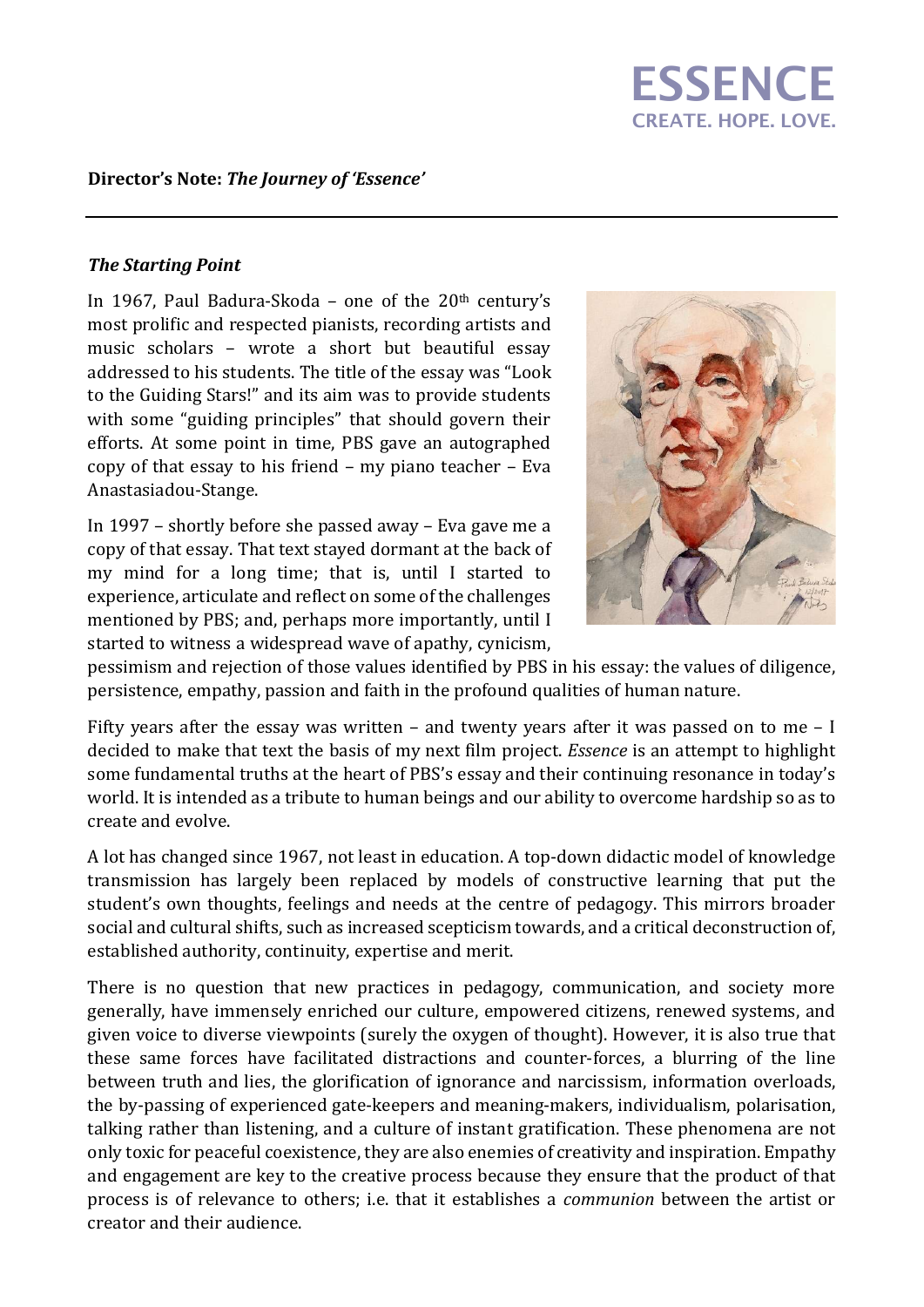## Writing 'Essence'



One of the creative challenges faced when writing the script for Essence was the extent to which I would retain that tone of authority and experience – some might even call it didactic – which permeated the original text, given especially that one of my goals was to engage a broader audience, including young people who might be resistant to being talked to (and rightly so). This challenge was probably mitigated – or perhaps aggravated! – by the fact that my own tone often is unashamedly didactic; so, in the end, I decided

to follow my gut instinct and blend the authoritative voice of the original text with my own voice. This became easier as I gradually realised that the trials and tribulations mentioned by PBS – the rollercoaster of highs and lows, geeky sophistication and paralysing self-doubt – mirrored my experience of creating Essence.

In other words, the script of Essence became both the end product, and a manual for getting there. Essence became something more (or less, depending on one's view) than a lecture on the challenges of creative work, any work, life itself; it became a personal testimony. Thus, every time I got stuck or started to question the value of my work – and there were predictably many such times – I went back to the script and tried to take my own advice (or, rather, PBS's advice) on how to rediscover my motivation and focus, on how to move forward. This was a risky bet. Failing or succeeding in completing this project would ultimately also confirm or reject the value of the advice contained therein. Jacques Rivette famously said that "every film is a documentary of its own making" and this couldn't be truer in this case.

## Filming 'Essence'

The creation of Essence followed a slightly unconventional and highly experimental route. Script development took place in London and at the Salzburg Academy on Media & Global Change in the summer of 2017. On Friday, 22 September 2017, we recorded the narration at Uptown Studios in London. At that point there was no visual script or fixed cues, no music or soundtrack (apart from a determination to use three specific classical pieces, which we ended up recording), and a handful of short, tentative sequences filmed in Paris, Havana, New York City and in Salzburg – a city which for decades has hosted masterclasses, workshops and summer schools by PBS that have influenced some of the world's most important musicians.

The voice-over became the foundation, the baseline, upon which all other narrative layers were woven. It is a testament to Sam Booth's genius that his performance foresaw and encapsulated the emotional, aesthetic and intellectual palette of the movie with jaw-dropping precision and nuance.

Every subsequent step in the creation of Essence – every actor joining the cast, every sequence filmed, every component of the soundtrack added – was the result of an organic process of improvisation, experimentation, layering and gut instinct following a vision that was at the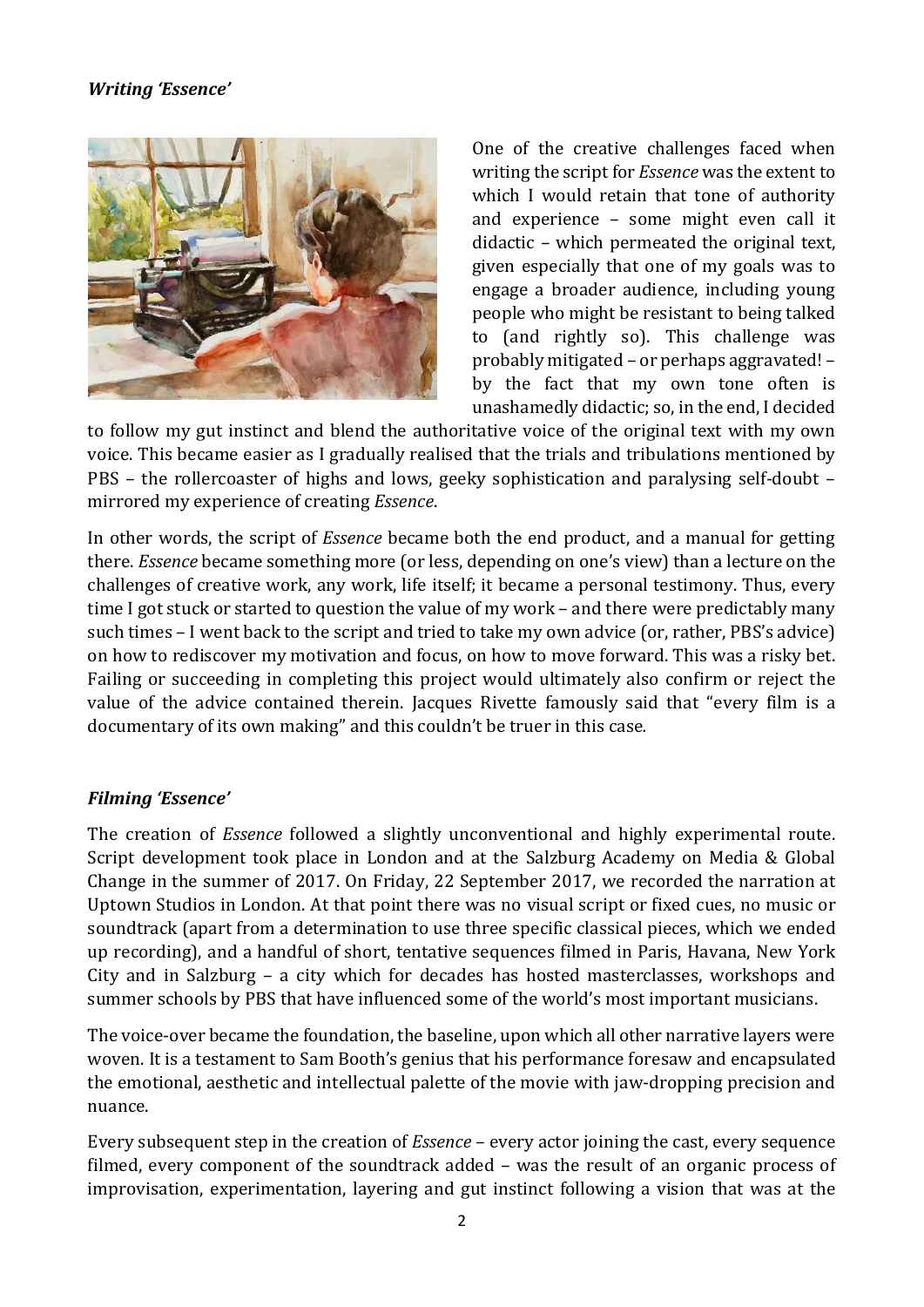same time extremely precise and surprisingly plastic, collaborative and personal. The ultimate criterion was the one mentioned by PBS: listening to the "voice" inside, which tells us "if the 'right note' has been struck".

Every production has certain critical junctures that alter or shape it profoundly. Such a key moment came in October 2017 when we were granted permission to film and record at the National Conservatoire of Greece – the place where two of our principal performers – Mara Kaisari and Kimon Maragoudakis – had studied and performed; the place where every week for almost ten years I had had piano lessons with Eva Anastasiadou-Stange. This beautiful neoclassical building – a gem of interwar Athens – has been the hub



of music for decades. Its corridors, staircases, practice rooms and performance halls carry the memories, hopes, fears and dreams of entire generations. It is located in a part of downtown Athens that has been through incredible highs and lows over the years, and it has survived. In Essence, I have tried to capture the spirit of this space – which in turn hosts the spirits of those who have crossed its doors.

The second principal filming location was Schloss Leopoldskron where further filming took place in November 2017. Leopoldskron is a location of aesthetic, artistic and historic significance, but it is also, crucially, the base of Salzburg Global Seminar, one of the world's leading spaces of collaborative work seeking to bridge divides and shape a better future for everyone. The life and work of Max Reinhardt – legendary creator of art and myth, owner of Schloss Leopoldskron in the early decades of the 20<sup>th</sup> century, and co-founder of the Salzburg Festival – and the values of Salzburg Global, and of the people who work and study there, were major sources of inspiration throughout the journey of Essence.

The third and final principal location was El Ateneo Grand Splendid – one of the most beautiful bookshops, located in Buenos Aires. Additional filming took place throughout the city, as well as in other cities such as Athens, Montevideo and London. I was always determined that Essence would cross borders; that – within the confines of our very limited resources and pressing timeframe – it would capture as much of the wealth of human creativity as possible while retaining focus and coherence. The same principle applied to the characters – the five women of Essence who come from three continents and represent five different stages of life: a veteran of theatre, film and television in Greece (Olga Damani) and four artists making their screen debut (Mara Kaisari, Victoria Cunto, Elissavet Anastasakou and Anahita Guha Choudhury).

Filming for *Essence* was completed in late January 2018. This was followed by a three-month process of cataloguing, sorting, converting, cutting and distilling all the video footage into groups of takes and ultimately into sequences.

During the same time, I worked on creating the full audio track, which involved editing the two layers of the voice-over, editing the original recordings of Bach, Schubert and Brahms, browsing thousands of tracks and testing tens of those against the edited narration, until I ended up with a short list of 22 tracks, which constituted the 'pool' from which the music soundtrack was